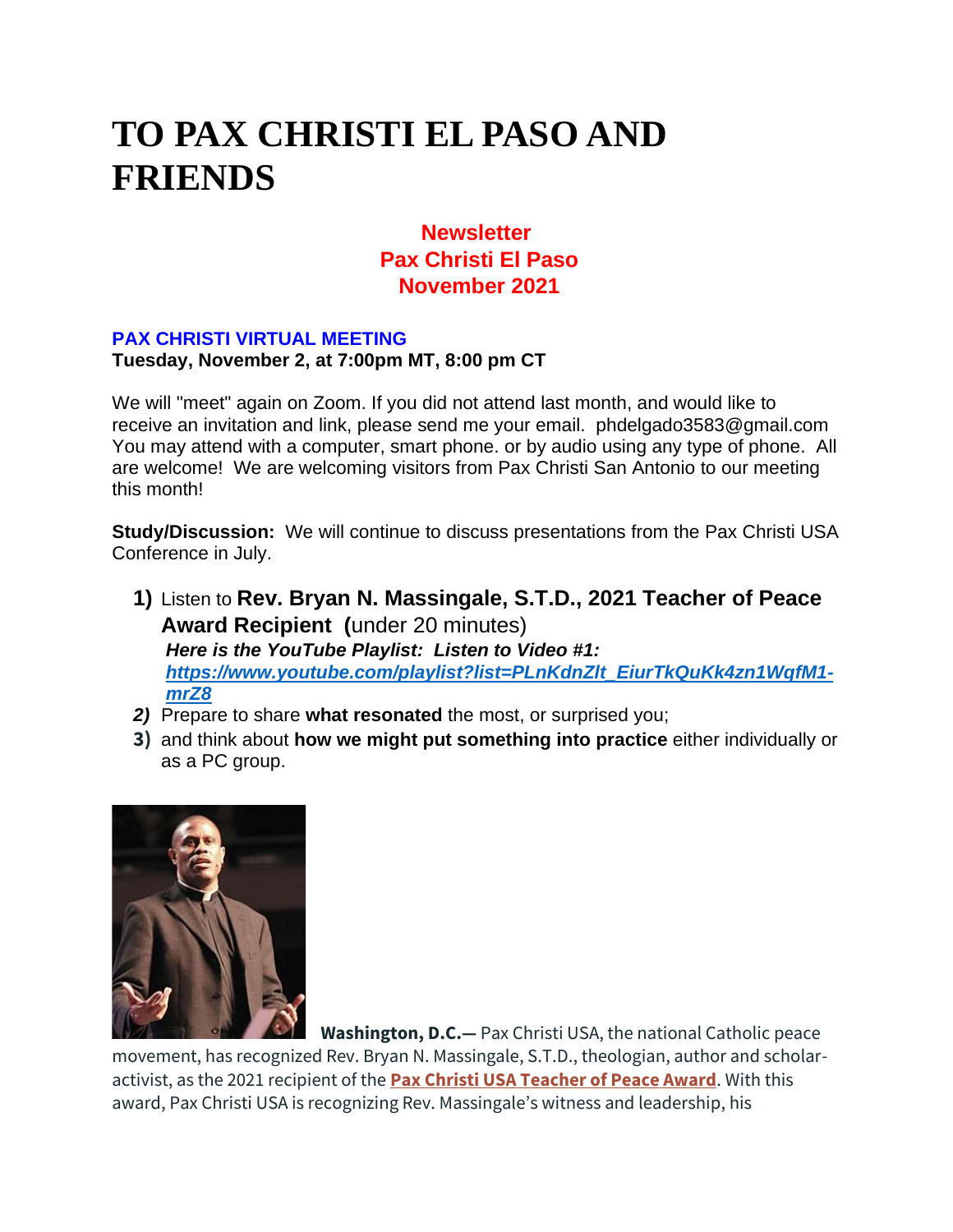accompaniment and guidance of movements and organizations committed to the work of peace and social justice (including our own), and his promotion of the social mission of the gospel.

We will probably listen to one more presentation from the national conference in December, and then go back to reading a book. **So be thinking about a book to recommend!**

## **BORDER MASS 2021 - NOVEMBER 6TH at 10am**

Because of a sewage spill into the Rio Grande canal this year, the IBWC, aka the Water Commission, could not give us a permit to conduct the mass inside the canal or surrounding areas, therefore, the BORDER MASS 2021 will **be celebrated at EL PUNTO in Ciudad Juarez (Avenida Heroico Colegio Militar, close by the Estadio Olímpico Benito Juarez)** with main celebrant Most Reverend Jose Guadalupe Torres, Bishop of Ciudad Juarez.

Your ministry is invited to join us in this meaningful celebration and moment of unity and solidarity between our border dioceses.

Masks are required and numbers are limited by the Health Authority in Juarez due to a recent uptick of covid infections. Juarez is now on the yellow warning alert sign. **The Mass will be livestreamed.**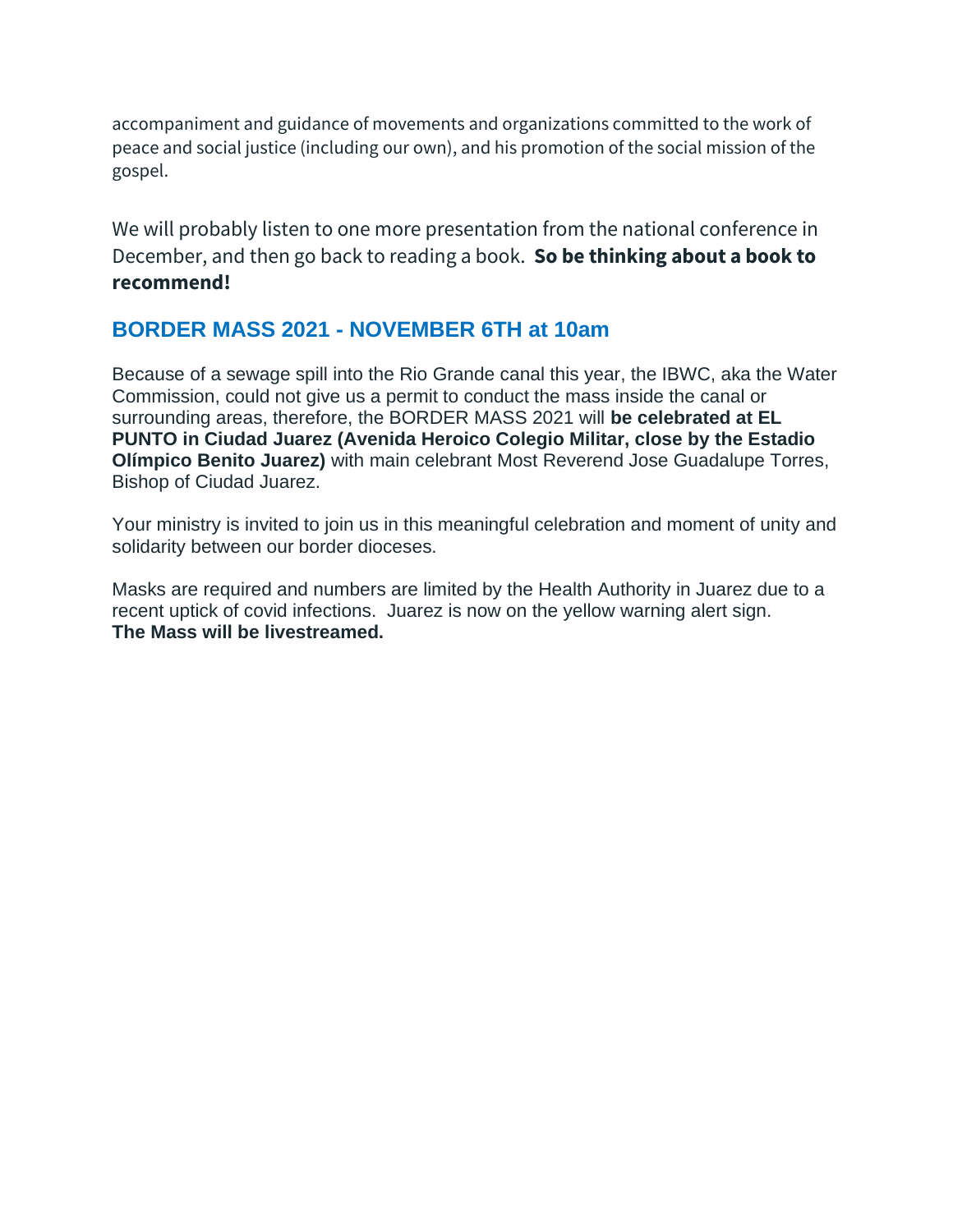

# **RESTORATIVE JUSTICE MINISTRY**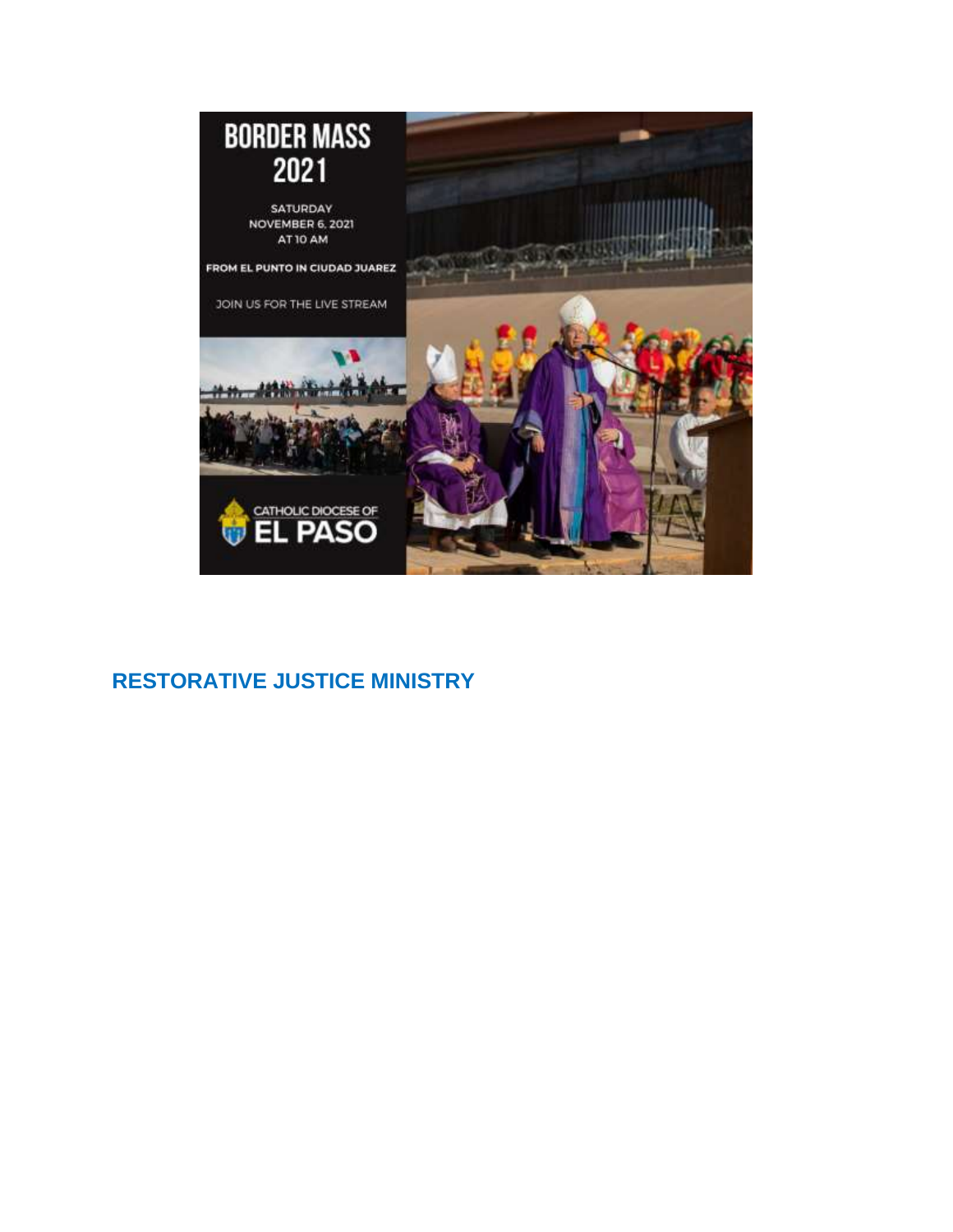

Photo by Sr. Maggie Sierra MM

Sunday, October 10th was the 10th Annual World Day Against the Death Penalty. El Pasoans Against the Death Penalty, Pax Christi El Paso and the Diocesan Restorative Justice Ministry held a vigil in Memorial Park to call for an end to this barbaric, biased and unnecessary practice. The theme of this year's World Day Against the Death Penalty was: Women on Death Row, and by extension, all women affected by are mass incarceration system. We need to commit to working to abolish the death penalty, and to promote a restorative justice path to healing and rehabilitation. Thank you to all the Cathedral High School students who participated in our vigil. The Death Penalty is not Pro-Life!!!

**CATHOLIC MOBILIZING NETWORK** Our next **First Friday Prayer Vigil** is

scheduled for **Friday, Nov. 5** from 12 noon-1:00 pm MT. We will be joined by Bishop Daniel E. Flores of Brownsville, Texas, Episcopal Advisor to CMN.

To register and receive zoom link: <https://catholicsmobilizing.org/first-friday-vigils> Recording is available later on facebook page.

Texas executions which were scheduled for November have been stayed until 2022 or removed.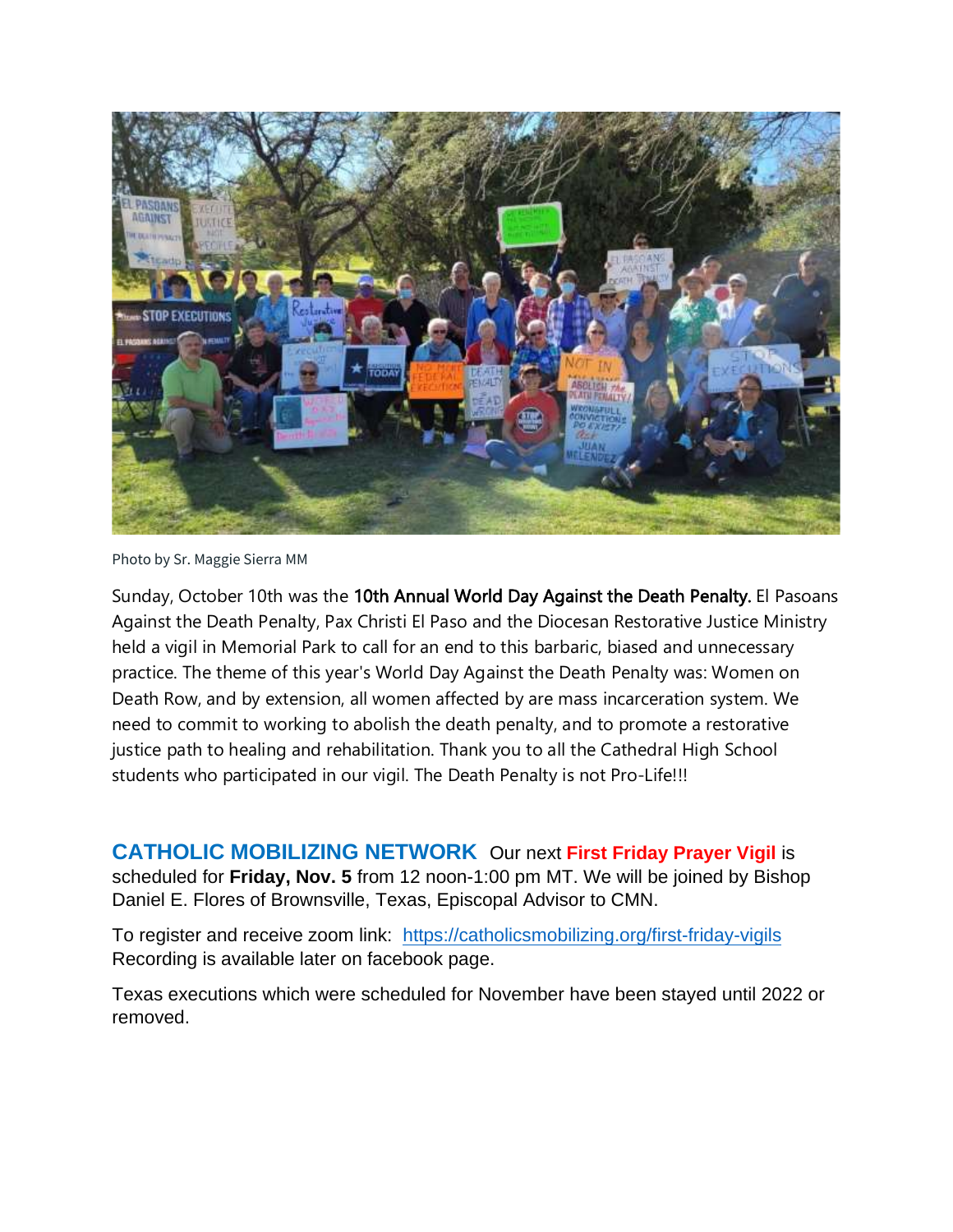**From Sr. Odile Coirier FMM:** I am pleased to invite you to this event :  **Acting for Sister Water, a Soul Emergency".**

Interfaith Power and light has organized a wonderful panel with Laura Paskus, environmental journalist and author of *"At the Precipice"*, and Sandra Postel, director of the Global Water Policy Project and author of "*Replenish: The Virtuous Cycle of Water and Prosperity" --*

Please join us and invite broadly. **Thursday, Nov. 4, 6:30 pm**

Via zoom: Registration to [carlos@nm-ipl.org](mailto:carlos@nm-ipl.org) and livestreamed on facebook. Recording will be available after the event on IPL You Tube channel.

## **SR. MEGAN RICE, PRESENTE!**



Sr. Megan Rice, prophetic voice for nuclear disarmament within our movement and a member of the Transform Now Plowshares passed away on October 10, 2021. Many of our Pax Christi USA members will remember how on the morning of July 28, 2012, the Transform Now Plowshares — Michael R. Walli, Sr. Megan Rice, and Greg Boertje-Obed — entered the Y-12 nuclear weapons facility at Oak Ridge, Tennessee, as a prophetic Christian witness to prioritize people over bombs. The three Catholic Plowshares activists performed a disarmament action in response to U.S. government plans to invest \$80 billion to sustain and modernize the nuclear weapons complex.

Sr. Megan would go on to serve time in prison for the action, with many throughout Pax Christi USA signing petitions and taking action on her behalf. Her witness would reach countless millions of people through features like these in The New York Times and the New York Daily News.

[https://paxchristiusa.org/2021/10/13/sr-megan-rice-transform-now-plowshares-activist](https://paxchristiusa.org/2021/10/13/sr-megan-rice-transform-now-plowshares-activist-presente/)[presente/](https://paxchristiusa.org/2021/10/13/sr-megan-rice-transform-now-plowshares-activist-presente/)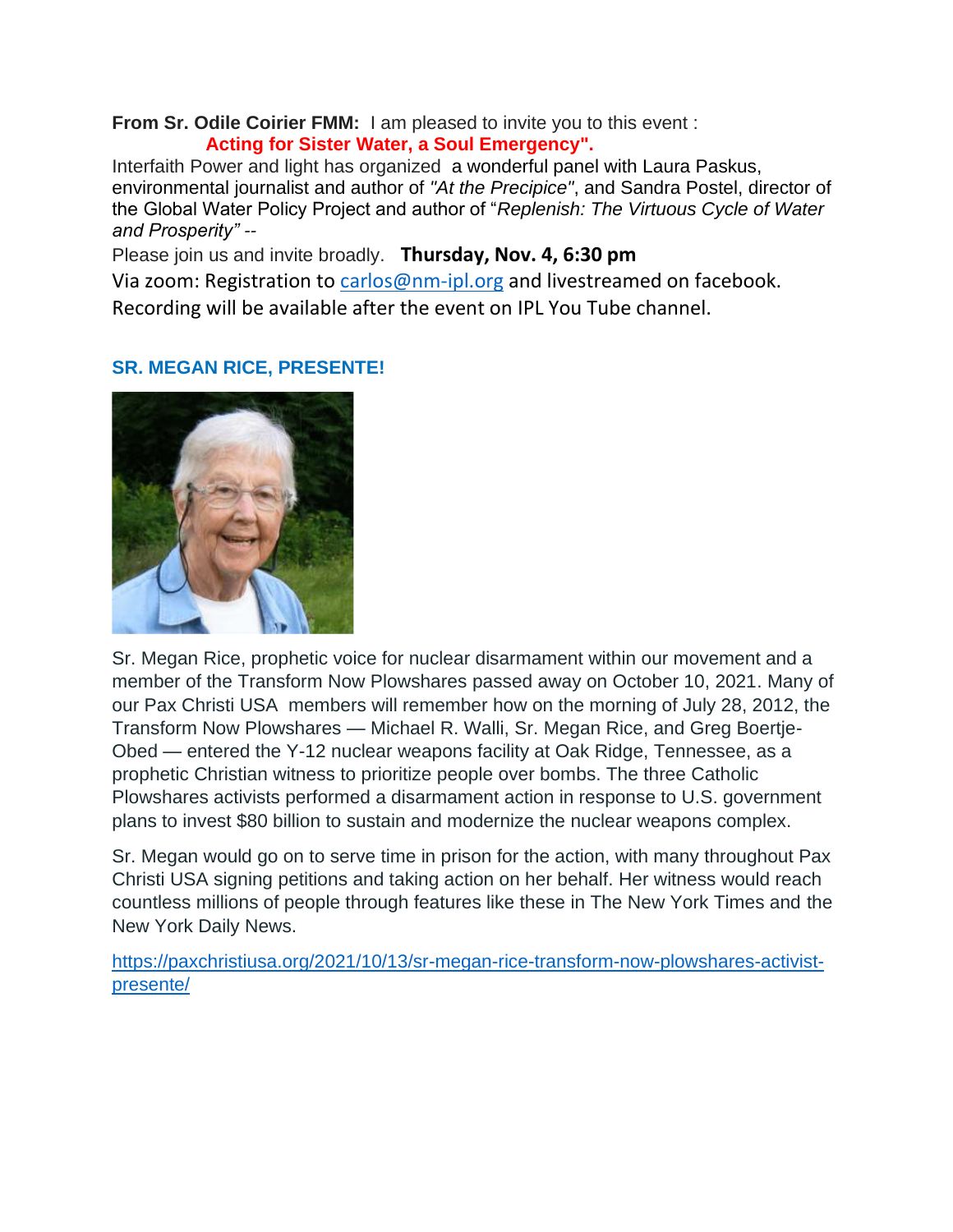

# **SCHOOL OF THE AMERICAS WATCH**



Info and Registration: <https://soaw.salsalabs.org/2021virtualconferenceandvigil/index.html>

**ANNUNCIATION HOUSE** wishes to thank everyone for recent donations for the refugees and migrant families. At this time, donations of sweaters and jackets**,** all sizes and ages, but especially adults, would be appreciated. Donations may be left at Annunciation House. Info: 915 740-3962

### **LINKS**

## **A month for remembering those who have died and reflecting on dying, our own preparation for death.**

by Joseph Nangle, OFM Pax Christi USA Ambassador of Peace